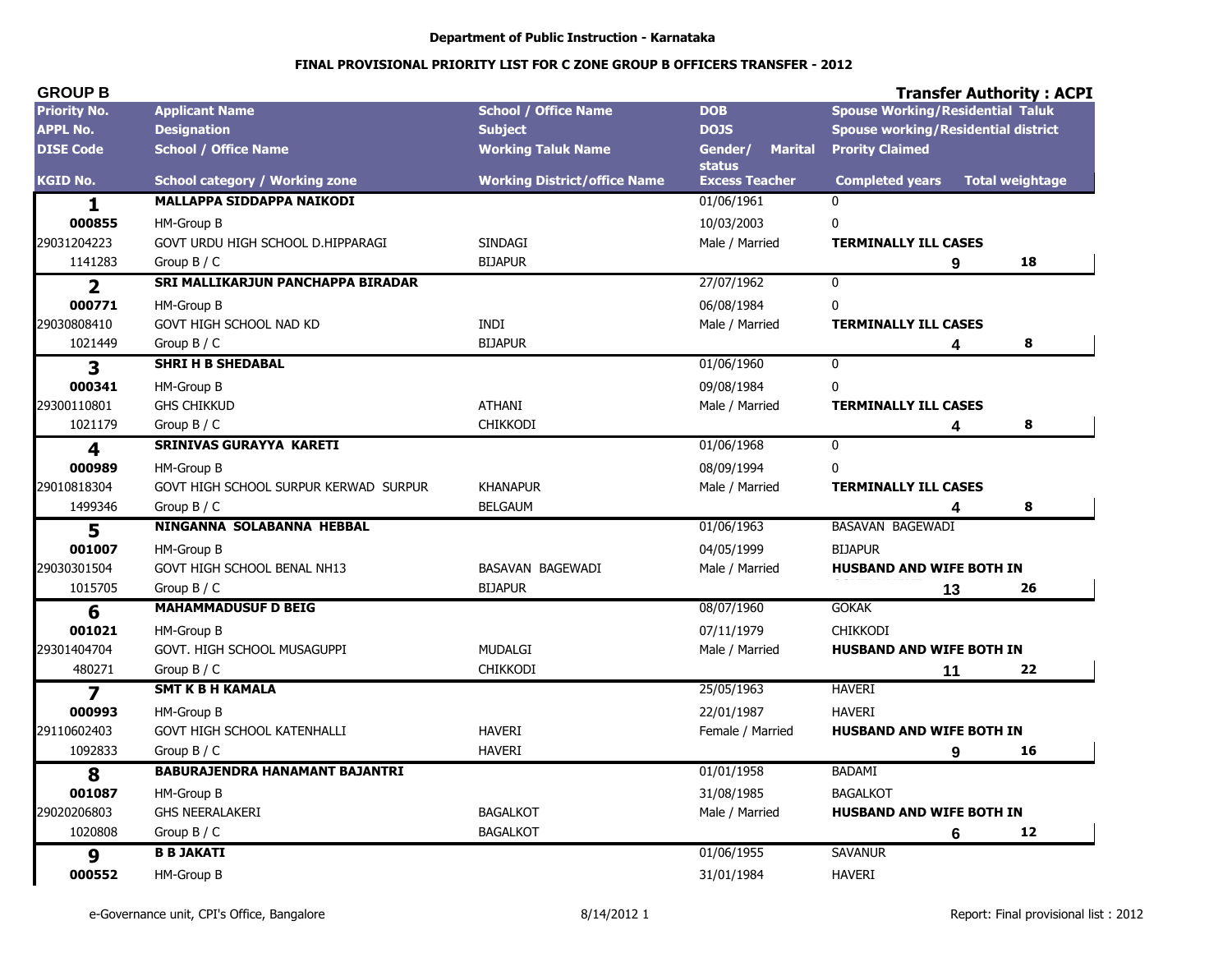| 29111603102 | <b>GOVT HIGH SCH JALLAPUR</b>         | <b>SAVANUR</b>       | Male / Married   | <b>HUSBAND AND WIFE BOTH IN</b>      |    |    |
|-------------|---------------------------------------|----------------------|------------------|--------------------------------------|----|----|
| 1156532     | Group $B / C$                         | <b>HAVERI</b>        |                  |                                      | 4  | 8  |
| 10          | <b>BASAVARAJ PRABHAPPA MURASHILLI</b> |                      | 08/05/1959       | <b>GADAG RURAL</b>                   |    |    |
| 000257      | HM-Group B                            |                      | 29/08/1984       | <b>GADAG</b>                         |    |    |
| 29080605503 | <b>GOVT HS YALISHIRUR</b>             | <b>GADAG RURAL</b>   | Male / Married   | <b>HUSBAND AND WIFE BOTH IN</b>      |    |    |
| 1156612     | Group $B / C$                         | <b>GADAG</b>         |                  |                                      | 4  | 8  |
| 11          | <b>MI YANAIK</b>                      |                      | 20/06/1960       | <b>HUNAGUND</b>                      |    |    |
| 000398      | HM-Group B                            |                      | 31/08/1984       | <b>BAGALKOT</b>                      |    |    |
| 29020709202 | <b>GHS KADIWAL</b>                    | <b>HUNAGUND</b>      | Male / Married   | <b>HUSBAND AND WIFE BOTH IN</b>      |    |    |
| 1100599     | Group B / C                           | <b>BAGALKOT</b>      |                  |                                      | 4  | 8  |
| 12          | BASAVARAJ MANOHAR HATTI               |                      | 01/06/1965       | <b>MUDHOL</b>                        |    |    |
| 000351      | HM-Group B                            |                      | 25/08/1994       | <b>BAGALKOT</b>                      |    |    |
| 29021107303 | <b>GHS UTTUR</b>                      | <b>MUDHOL</b>        | Male / Married   | <b>HUSBAND AND WIFE BOTH IN</b>      |    |    |
| 1313004     | Group $B / C$                         | <b>BAGALKOT</b>      |                  |                                      | 4  | 8  |
| 13          | <b>GEETA GIRISH KULKARNI</b>          |                      | 22/07/1974       | <b>BIJAPUR CITY</b>                  |    |    |
| 000287      | HM-Group B                            |                      | 29/04/1999       | <b>BIJAPUR</b>                       |    |    |
| 29030306818 | GOVT HIGH SCHOOL KOLHAR               | BASAVAN BAGEWADI     | Female / Married | HUSBAND OR WIFE IN GOVERNMENT        |    |    |
| 1187280     | Group $B / C$                         | <b>BIJAPUR</b>       |                  |                                      | 13 | 26 |
| 14          | SHARANAPPA BASALINGAPPA ANGADI        |                      | 01/06/1954       | <b>BIJAPUR CITY</b>                  |    |    |
| 000604      | HM-Group B                            |                      | 04/05/1999       | <b>BIJAPUR</b>                       |    |    |
| 29030508902 | GOVT HIGH SCHOOL SAVANALLI            | <b>BIJAPUR RURAL</b> | Male / Married   | HUSBAND OR WIFE IN GOVERNMENT        |    |    |
| 747406      | Group $B / C$                         | <b>BIJAPUR</b>       |                  |                                      | 12 | 24 |
| 15          | <b>DAYANAND M YAVAGAL</b>             |                      | 01/06/1969       | <b>BAGALKOT</b>                      |    |    |
| 000807      | HM-Group B                            |                      | 17/11/1999       | <b>BAGALKOT</b>                      |    |    |
| 29020106806 | <b>GHS HULAGERI</b>                   | BADAMI               | Male / Married   | HUSBAND OR WIFE IN GOVERNMENT        |    |    |
| 1573529     | Group $B / C$                         | <b>BAGALKOT</b>      |                  |                                      | 12 | 24 |
| 16          | <b>GOPAL RAJAPPA MALAGI</b>           |                      | 04/01/1969       | <b>GOKAK</b>                         |    |    |
| 001273      | HM-Group B                            |                      | 18/11/1999       | <b>CHIKKODI</b>                      |    |    |
| 29300605474 | <b>GHS KOLAVI</b>                     | <b>GOKAK</b>         | Male / Married   | HUSBAND OR WIFE IN GOVERNMENT        |    |    |
| 1191190     | Group $B / C$                         | <b>CHIKKODI</b>      |                  |                                      | 12 | 24 |
| 17          | YANKAPPA KHEMAPPA LAMANI              |                      | 01/05/1958       | <b>JAMAKHANDI</b>                    |    |    |
| 000499      | HM-Group B                            |                      | 02/08/1984       | <b>BAGALKOT</b>                      |    |    |
| 29020904901 | GOVT HS MADARAKHANDI                  | <b>JAMAKHANDI</b>    | Male / Married   | HUSBAND OR WIFE IN GOVERNMENT        |    |    |
| 1020340     | Group $B / C$                         | <b>BAGALKOT</b>      |                  |                                      | 10 | 20 |
| 18          | <b>H A BAJANTRI</b>                   |                      | 30/07/1960       | <b>RAIBAG</b>                        |    |    |
| 000114      | HM-Group B                            |                      | 23/03/1990       | <b>CHIKKODI</b>                      |    |    |
| 29300104208 | GOVT.H.S. Kohoalli                    | <b>ATHANI</b>        | Male / Married   | <b>HUSBAND OR WIFE IN GOVERNMENT</b> |    |    |
| 979927      | Group B / C                           | <b>CHIKKODI</b>      |                  |                                      | 10 | 20 |
| 19          | N T DURUGANNANAVAR                    |                      | 01/08/1955       | <b>HAVERI</b>                        |    |    |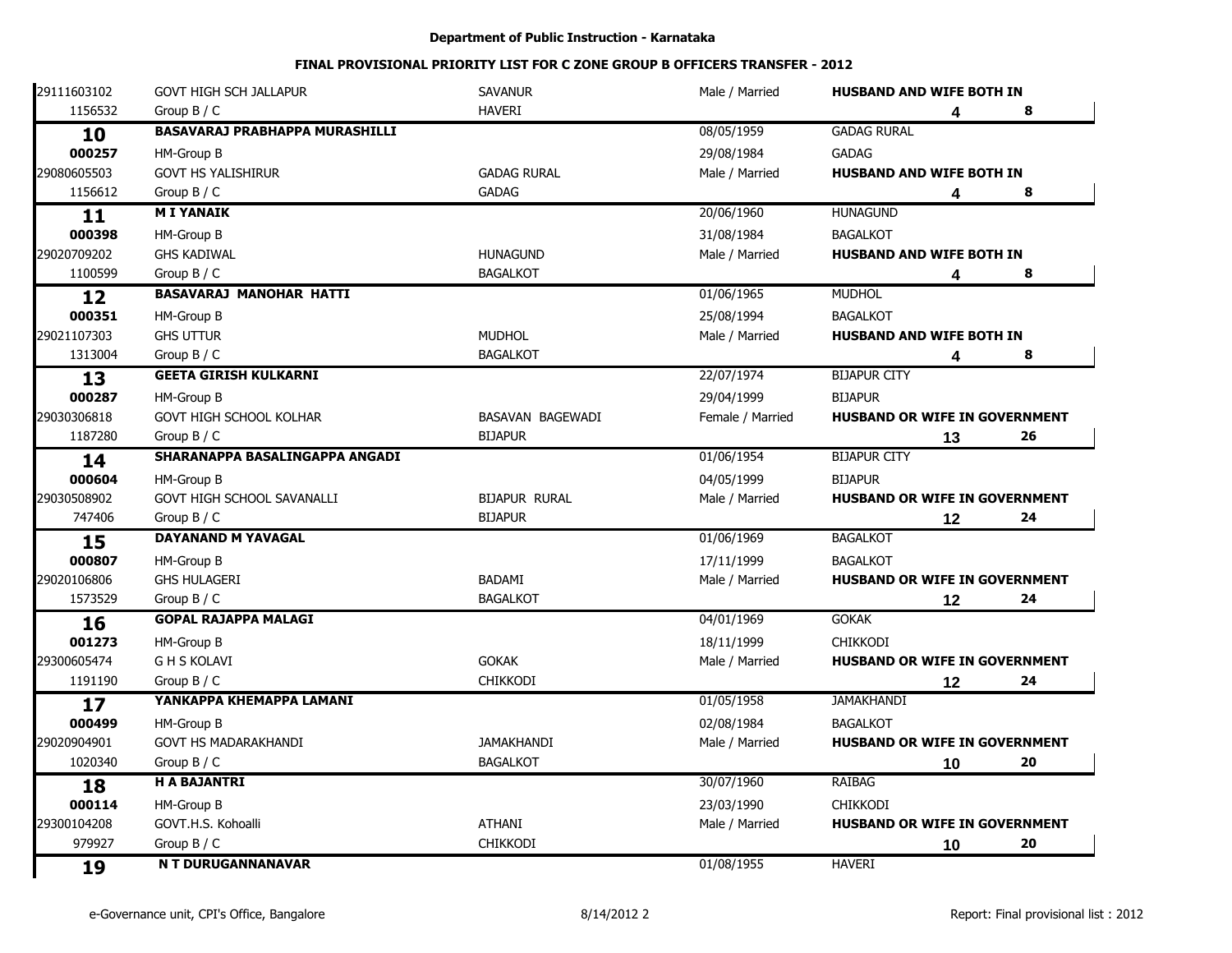| 000112      | HM-Group B                          |                  | 12/09/2001     | <b>HAVERI</b>                        |    |    |
|-------------|-------------------------------------|------------------|----------------|--------------------------------------|----|----|
| 29110502102 | GOVT HIGH SCHOOL BAICHWALLI         | <b>HANAGAL</b>   | Male / Married | HUSBAND OR WIFE IN GOVERNMENT        |    |    |
| 1156441     | Group $B / C$                       | <b>HAVERI</b>    |                |                                      | 10 | 19 |
| 20          | <b>MAHADEV LANKAPPA KATTENNAVAR</b> |                  | 01/01/1955     | <b>RAIBAG</b>                        |    |    |
| 000910      | HM-Group B                          |                  | 06/02/1983     | CHIKKODI                             |    |    |
| 29301004103 | <b>GHS NAGRAL</b>                   | <b>RAIBAG</b>    | Male / Married | HUSBAND OR WIFE IN GOVERNMENT        |    |    |
| 813205      | Group B / B                         | <b>CHIKKODI</b>  |                |                                      | 12 | 18 |
| 21          | <b>RUDRANNA V</b>                   |                  | 17/03/1958     | <b>HALIYAL</b>                       |    |    |
| 000811      | HM-Group B                          |                  | 02/02/1987     | <b>SIRSI</b>                         |    |    |
| 29341114001 | GOVT HIGHSCHOOL KUMBARWADA          | <b>JOIDA</b>     | Male / Married | HUSBAND OR WIFE IN GOVERNMENT        |    |    |
| 1193942     | Group B / C                         | <b>SIRSI</b>     |                |                                      | 9  | 18 |
| 22          | <b>HONNAPPA TIPPAVVA TALLIHAL</b>   |                  | 12/05/1957     | <b>GADAG CITY</b>                    |    |    |
| 000161      | HM-Group B                          |                  | 18/01/1990     | <b>GADAG</b>                         |    |    |
| 29080501302 | <b>GOVT HS BADNI</b>                | <b>SHIRHATTI</b> | Male / Married | HUSBAND OR WIFE IN GOVERNMENT        |    |    |
| 1030806     | Group B / C                         | <b>GADAG</b>     |                |                                      | 9  | 18 |
| 23          | <b>MAHANTESH N ADIVEPPANAVAR</b>    |                  | 20/05/1965     | <b>SAVANUR</b>                       |    |    |
| 000399      | HM-Group B                          |                  | 07/09/1992     | <b>HAVERI</b>                        |    |    |
| 29111604902 | <b>GOVT HIGH SCH MANTRODI</b>       | <b>SAVANUR</b>   | Male / Married | HUSBAND OR WIFE IN GOVERNMENT        |    |    |
| 1157653     | Group $B / C$                       | <b>HAVERI</b>    |                |                                      | 5  | 10 |
| 24          | <b>SMMULLA</b>                      |                  | 22/07/1960     | <b>DHARWAD</b>                       |    |    |
| 426         | HM-Group B                          |                  | 25/01/1984     | <b>DHARWAD</b>                       |    |    |
| 29090300602 | <b>GHS BAGADAGERI</b>               | KALGHATAGI       | Male / Married | HUSBAND OR WIFE IN GOVERNMENT        |    |    |
| 1043041     | Group $B / C$                       | <b>DHARWAD</b>   |                |                                      | 4  | 8  |
| 25          | <b>SHRI N B JOSHI</b>               |                  | 01/06/1959     | <b>BIJAPUR CITY</b>                  |    |    |
| 000326      | HM-Group B                          |                  | 30/01/1984     | <b>BIJAPUR</b>                       |    |    |
| 29300102702 | <b>GHS HALALLI</b>                  | <b>ATHANI</b>    | Male / Married | HUSBAND OR WIFE IN GOVERNMENT        |    |    |
| 1020247     | Group $B / C$                       | <b>CHIKKODI</b>  |                |                                      | 4  | 8  |
| 26          | PARAMESHAPPA M ARAGOL               |                  | 30/07/1959     | <b>SAVANUR</b>                       |    |    |
| 000986      | HM-Group B                          |                  | 31/01/1984     | <b>HAVERI</b>                        |    |    |
| 29111602305 | GOVT HIGH SCH HOSAHALLI             | <b>SAVANUR</b>   | Male / Married | <b>HUSBAND OR WIFE IN GOVERNMENT</b> |    |    |
| 1156533     | Group $B / C$                       | <b>HAVERI</b>    |                |                                      | 4  | 8  |
| 27          | <b>SHIVAYOGI B DOMANAL</b>          |                  | 22/07/1957     | <b>BIJAPUR CITY</b>                  |    |    |
| 000099      | HM-Group B                          |                  | 21/02/1984     | <b>BIJAPUR</b>                       |    |    |
| 29031001303 | <b>GOVT HIGH SCHOOL BALABATTI</b>   | MUDDEBIHAL       | Male / Married | HUSBAND OR WIFE IN GOVERNMENT        |    |    |
| 1141263     | Group $B / C$                       | <b>BIJAPUR</b>   |                |                                      | 4  | 8  |
| 28          | <b>CHANDRASHEKHARAPPA R KAVALI</b>  |                  | 06/03/1955     | <b>HIREKERUR</b>                     |    |    |
| 000350      | HM-Group B                          |                  | 30/07/1984     | <b>HAVERI</b>                        |    |    |
| 29110702709 | <b>GOVT URDU HIGH SCH CHIKKERUR</b> | <b>HIREKERUR</b> | Male / Married | <b>HUSBAND OR WIFE IN GOVERNMENT</b> |    |    |
| 1156568     | Group $B / C$                       | <b>HAVERI</b>    |                |                                      | 4  | 8  |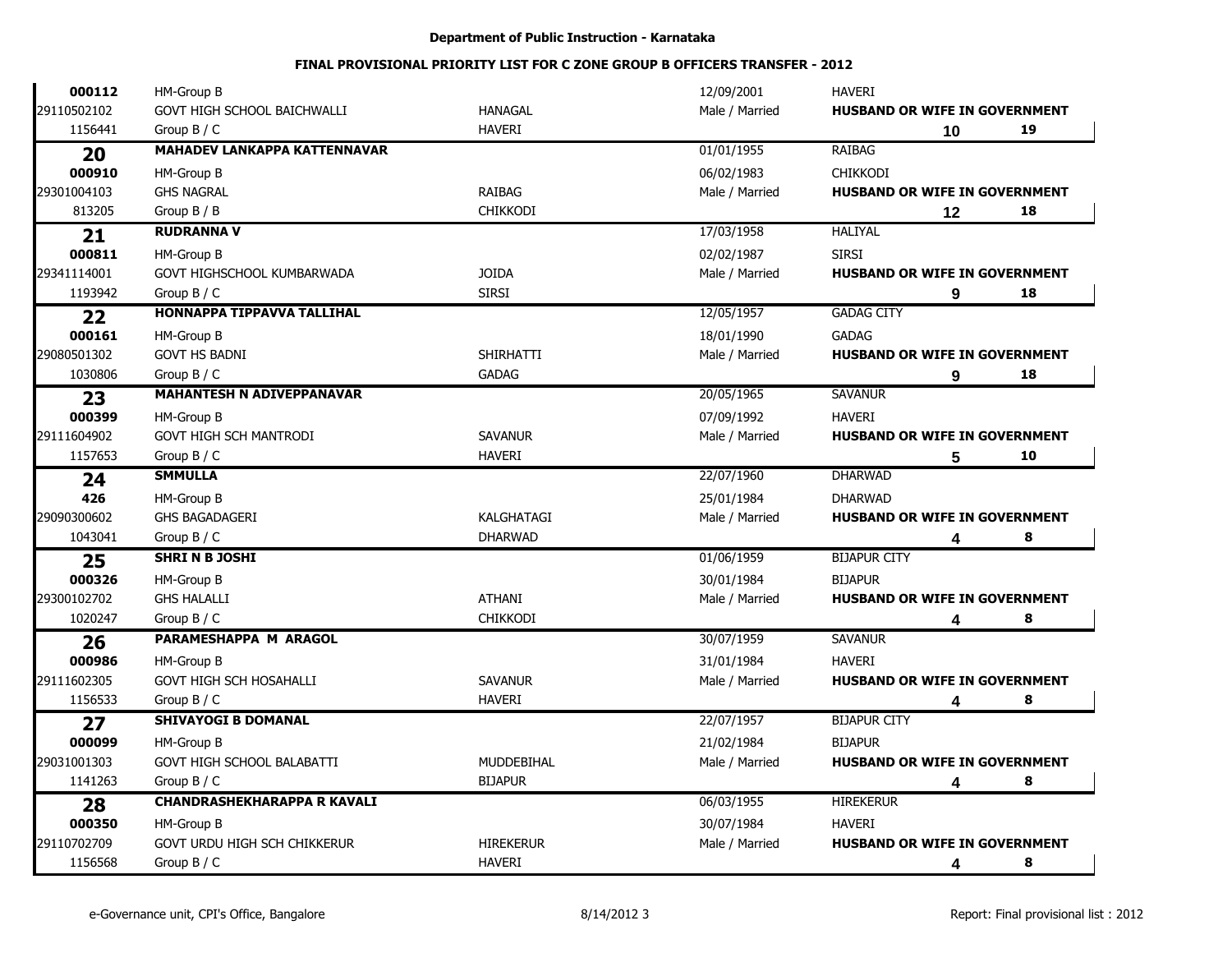#### Department of Public Instruction - Karnataka

| 000503<br>HM-Group B<br>31/07/1984<br><b>DHARWAD</b><br><b>GHS HULAKOPPA</b><br>Female / Married<br>HUSBAND OR WIFE IN GOVERNMENT<br>KALGHATAGI<br>1197575<br>Group $B / C$<br><b>DHARWAD</b><br>8<br>4<br><b>G J ALLAGI</b><br>11/08/1957<br><b>BIJAPUR CITY</b><br>30<br>000155<br>HM-Group B<br>09/08/1984<br><b>BIJAPUR</b><br>MUDDEBIHAL<br>GOVT HIGH SCHOOL LINGADALLI<br>Male / Married<br><b>HUSBAND OR WIFE IN GOVERNMENT</b><br>1266939<br>Group $B / C$<br><b>BIJAPUR</b><br>8<br>4<br><b>MURIGEPPA YALLAPPA RAWOOL</b><br><b>BAILHONGAL</b><br>09/06/1961<br>31<br>000017<br>HM-Group B<br>31/08/1984<br><b>BELGAUM</b><br>GOVT HIGHSCHOOL MADALUR<br>SOUNDATTI<br>Male / Married<br>HUSBAND OR WIFE IN GOVERNMENT<br>1109969<br>Group B / C<br><b>BELGAUM</b><br>8<br>4<br><b>GADIGEPPA FAKIRAPPA TORAGAL</b><br>22/07/1960<br><b>DHARWAD</b><br>32<br>000708<br>HM-Group B<br>01/01/1985<br><b>DHARWAD</b><br><b>GHS NAVALLI</b><br><b>NAVALGUND</b><br>Male / Married<br><b>HUSBAND OR WIFE IN GOVERNMENT</b><br><b>DHARWAD</b><br>8<br>1156476<br>Group $B / C$<br>4<br>20/07/1963<br><b>VASANT SIDDRAM NAIK</b><br><b>BIJAPUR CITY</b><br>33<br>001042<br>HM-Group B<br>08/06/1989<br><b>BIJAPUR</b><br><b>GOVT HIGH SCHOOL GANGANAHALLI</b><br><b>SINDAGI</b><br>Male / Married<br><b>HUSBAND OR WIFE IN GOVERNMENT</b><br>1108208<br>Group $B / C$<br><b>BIJAPUR</b><br>8<br>4<br><b>SURESH JAVAPPA KOLAJIGOUDA</b><br>15/06/1960<br><b>BELGAUM CITY</b><br>34<br>001064<br>HM-Group B<br>19/06/1989<br><b>BELGAUM</b><br><b>KAGWAD</b><br>GOVT HIGH SCHOOL.MANGASULI<br>Male / Married<br><b>HUSBAND OR WIFE IN GOVERNMENT</b><br>1108513<br><b>CHIKKODI</b><br>Group $B / C$<br>4<br>$\mathbf{2}$<br>VEERABHADRAPPA PUNDALIKAPPA JAKOJI<br>12/03/1965<br><b>NAVALGUND</b><br>35<br>000458<br>31/10/1989<br>HM-Group B<br><b>DHARWAD</b><br><b>GHS TIRLAPUR</b><br><b>NAVALGUND</b><br>Male / Married<br><b>HUSBAND OR WIFE IN GOVERNMENT</b><br><b>DHARWAD</b><br>1155489<br>Group $B / C$<br>8<br>4<br>VIJAYAKUMAR MALLIKARJUN MAGADUM<br><b>GOKAK</b><br>21/07/1964<br>36<br>000104<br><b>CHIKKODI</b><br>HM-Group B<br>01/02/1990<br>GOVT HIGHSCHOOL MARKUMBI<br>SOUNDATTI<br>Male / Married<br>HUSBAND OR WIFE IN GOVERNMENT<br>1138622<br>Group $B / C$<br><b>BELGAUM</b><br>8<br>4<br>A M KAMALSHA<br>15/03/1960<br><b>DHARWAD</b><br>37<br>000118<br>HM-Group B<br>06/03/1990<br><b>DHARWAD</b><br><b>GHS IBRAHIMPUR</b><br><b>NAVALGUND</b><br>Male / Married<br><b>HUSBAND OR WIFE IN GOVERNMENT</b><br>1155660<br>Group B / C<br><b>DHARWAD</b><br>8<br>4<br><b>K S GOUDAR</b><br>10/08/1956<br><b>GADAG CITY</b><br>38<br>000174<br>20/02/1991<br><b>GADAG</b><br>HM-Group B<br>HUSBAND OR WIFE IN GOVERNMENT | 29          | <b>KANCHANA SEETARAM BHATKOORSE</b> |                    | 12/05/1960     | <b>DHARWAD</b> |  |
|-----------------------------------------------------------------------------------------------------------------------------------------------------------------------------------------------------------------------------------------------------------------------------------------------------------------------------------------------------------------------------------------------------------------------------------------------------------------------------------------------------------------------------------------------------------------------------------------------------------------------------------------------------------------------------------------------------------------------------------------------------------------------------------------------------------------------------------------------------------------------------------------------------------------------------------------------------------------------------------------------------------------------------------------------------------------------------------------------------------------------------------------------------------------------------------------------------------------------------------------------------------------------------------------------------------------------------------------------------------------------------------------------------------------------------------------------------------------------------------------------------------------------------------------------------------------------------------------------------------------------------------------------------------------------------------------------------------------------------------------------------------------------------------------------------------------------------------------------------------------------------------------------------------------------------------------------------------------------------------------------------------------------------------------------------------------------------------------------------------------------------------------------------------------------------------------------------------------------------------------------------------------------------------------------------------------------------------------------------------------------------------------------------------------------------------------------------------------------------------------------------------------------------------------------------------------------------------------------------------------------------------------------------------------------------------------------------------------------------------------------|-------------|-------------------------------------|--------------------|----------------|----------------|--|
|                                                                                                                                                                                                                                                                                                                                                                                                                                                                                                                                                                                                                                                                                                                                                                                                                                                                                                                                                                                                                                                                                                                                                                                                                                                                                                                                                                                                                                                                                                                                                                                                                                                                                                                                                                                                                                                                                                                                                                                                                                                                                                                                                                                                                                                                                                                                                                                                                                                                                                                                                                                                                                                                                                                                               |             |                                     |                    |                |                |  |
|                                                                                                                                                                                                                                                                                                                                                                                                                                                                                                                                                                                                                                                                                                                                                                                                                                                                                                                                                                                                                                                                                                                                                                                                                                                                                                                                                                                                                                                                                                                                                                                                                                                                                                                                                                                                                                                                                                                                                                                                                                                                                                                                                                                                                                                                                                                                                                                                                                                                                                                                                                                                                                                                                                                                               | 29090304004 |                                     |                    |                |                |  |
|                                                                                                                                                                                                                                                                                                                                                                                                                                                                                                                                                                                                                                                                                                                                                                                                                                                                                                                                                                                                                                                                                                                                                                                                                                                                                                                                                                                                                                                                                                                                                                                                                                                                                                                                                                                                                                                                                                                                                                                                                                                                                                                                                                                                                                                                                                                                                                                                                                                                                                                                                                                                                                                                                                                                               |             |                                     |                    |                |                |  |
|                                                                                                                                                                                                                                                                                                                                                                                                                                                                                                                                                                                                                                                                                                                                                                                                                                                                                                                                                                                                                                                                                                                                                                                                                                                                                                                                                                                                                                                                                                                                                                                                                                                                                                                                                                                                                                                                                                                                                                                                                                                                                                                                                                                                                                                                                                                                                                                                                                                                                                                                                                                                                                                                                                                                               |             |                                     |                    |                |                |  |
|                                                                                                                                                                                                                                                                                                                                                                                                                                                                                                                                                                                                                                                                                                                                                                                                                                                                                                                                                                                                                                                                                                                                                                                                                                                                                                                                                                                                                                                                                                                                                                                                                                                                                                                                                                                                                                                                                                                                                                                                                                                                                                                                                                                                                                                                                                                                                                                                                                                                                                                                                                                                                                                                                                                                               |             |                                     |                    |                |                |  |
|                                                                                                                                                                                                                                                                                                                                                                                                                                                                                                                                                                                                                                                                                                                                                                                                                                                                                                                                                                                                                                                                                                                                                                                                                                                                                                                                                                                                                                                                                                                                                                                                                                                                                                                                                                                                                                                                                                                                                                                                                                                                                                                                                                                                                                                                                                                                                                                                                                                                                                                                                                                                                                                                                                                                               | 29031010302 |                                     |                    |                |                |  |
|                                                                                                                                                                                                                                                                                                                                                                                                                                                                                                                                                                                                                                                                                                                                                                                                                                                                                                                                                                                                                                                                                                                                                                                                                                                                                                                                                                                                                                                                                                                                                                                                                                                                                                                                                                                                                                                                                                                                                                                                                                                                                                                                                                                                                                                                                                                                                                                                                                                                                                                                                                                                                                                                                                                                               |             |                                     |                    |                |                |  |
|                                                                                                                                                                                                                                                                                                                                                                                                                                                                                                                                                                                                                                                                                                                                                                                                                                                                                                                                                                                                                                                                                                                                                                                                                                                                                                                                                                                                                                                                                                                                                                                                                                                                                                                                                                                                                                                                                                                                                                                                                                                                                                                                                                                                                                                                                                                                                                                                                                                                                                                                                                                                                                                                                                                                               |             |                                     |                    |                |                |  |
|                                                                                                                                                                                                                                                                                                                                                                                                                                                                                                                                                                                                                                                                                                                                                                                                                                                                                                                                                                                                                                                                                                                                                                                                                                                                                                                                                                                                                                                                                                                                                                                                                                                                                                                                                                                                                                                                                                                                                                                                                                                                                                                                                                                                                                                                                                                                                                                                                                                                                                                                                                                                                                                                                                                                               |             |                                     |                    |                |                |  |
|                                                                                                                                                                                                                                                                                                                                                                                                                                                                                                                                                                                                                                                                                                                                                                                                                                                                                                                                                                                                                                                                                                                                                                                                                                                                                                                                                                                                                                                                                                                                                                                                                                                                                                                                                                                                                                                                                                                                                                                                                                                                                                                                                                                                                                                                                                                                                                                                                                                                                                                                                                                                                                                                                                                                               | 29011207304 |                                     |                    |                |                |  |
|                                                                                                                                                                                                                                                                                                                                                                                                                                                                                                                                                                                                                                                                                                                                                                                                                                                                                                                                                                                                                                                                                                                                                                                                                                                                                                                                                                                                                                                                                                                                                                                                                                                                                                                                                                                                                                                                                                                                                                                                                                                                                                                                                                                                                                                                                                                                                                                                                                                                                                                                                                                                                                                                                                                                               |             |                                     |                    |                |                |  |
|                                                                                                                                                                                                                                                                                                                                                                                                                                                                                                                                                                                                                                                                                                                                                                                                                                                                                                                                                                                                                                                                                                                                                                                                                                                                                                                                                                                                                                                                                                                                                                                                                                                                                                                                                                                                                                                                                                                                                                                                                                                                                                                                                                                                                                                                                                                                                                                                                                                                                                                                                                                                                                                                                                                                               |             |                                     |                    |                |                |  |
|                                                                                                                                                                                                                                                                                                                                                                                                                                                                                                                                                                                                                                                                                                                                                                                                                                                                                                                                                                                                                                                                                                                                                                                                                                                                                                                                                                                                                                                                                                                                                                                                                                                                                                                                                                                                                                                                                                                                                                                                                                                                                                                                                                                                                                                                                                                                                                                                                                                                                                                                                                                                                                                                                                                                               |             |                                     |                    |                |                |  |
|                                                                                                                                                                                                                                                                                                                                                                                                                                                                                                                                                                                                                                                                                                                                                                                                                                                                                                                                                                                                                                                                                                                                                                                                                                                                                                                                                                                                                                                                                                                                                                                                                                                                                                                                                                                                                                                                                                                                                                                                                                                                                                                                                                                                                                                                                                                                                                                                                                                                                                                                                                                                                                                                                                                                               | 29090504302 |                                     |                    |                |                |  |
|                                                                                                                                                                                                                                                                                                                                                                                                                                                                                                                                                                                                                                                                                                                                                                                                                                                                                                                                                                                                                                                                                                                                                                                                                                                                                                                                                                                                                                                                                                                                                                                                                                                                                                                                                                                                                                                                                                                                                                                                                                                                                                                                                                                                                                                                                                                                                                                                                                                                                                                                                                                                                                                                                                                                               |             |                                     |                    |                |                |  |
|                                                                                                                                                                                                                                                                                                                                                                                                                                                                                                                                                                                                                                                                                                                                                                                                                                                                                                                                                                                                                                                                                                                                                                                                                                                                                                                                                                                                                                                                                                                                                                                                                                                                                                                                                                                                                                                                                                                                                                                                                                                                                                                                                                                                                                                                                                                                                                                                                                                                                                                                                                                                                                                                                                                                               |             |                                     |                    |                |                |  |
|                                                                                                                                                                                                                                                                                                                                                                                                                                                                                                                                                                                                                                                                                                                                                                                                                                                                                                                                                                                                                                                                                                                                                                                                                                                                                                                                                                                                                                                                                                                                                                                                                                                                                                                                                                                                                                                                                                                                                                                                                                                                                                                                                                                                                                                                                                                                                                                                                                                                                                                                                                                                                                                                                                                                               |             |                                     |                    |                |                |  |
|                                                                                                                                                                                                                                                                                                                                                                                                                                                                                                                                                                                                                                                                                                                                                                                                                                                                                                                                                                                                                                                                                                                                                                                                                                                                                                                                                                                                                                                                                                                                                                                                                                                                                                                                                                                                                                                                                                                                                                                                                                                                                                                                                                                                                                                                                                                                                                                                                                                                                                                                                                                                                                                                                                                                               | 29031204703 |                                     |                    |                |                |  |
|                                                                                                                                                                                                                                                                                                                                                                                                                                                                                                                                                                                                                                                                                                                                                                                                                                                                                                                                                                                                                                                                                                                                                                                                                                                                                                                                                                                                                                                                                                                                                                                                                                                                                                                                                                                                                                                                                                                                                                                                                                                                                                                                                                                                                                                                                                                                                                                                                                                                                                                                                                                                                                                                                                                                               |             |                                     |                    |                |                |  |
|                                                                                                                                                                                                                                                                                                                                                                                                                                                                                                                                                                                                                                                                                                                                                                                                                                                                                                                                                                                                                                                                                                                                                                                                                                                                                                                                                                                                                                                                                                                                                                                                                                                                                                                                                                                                                                                                                                                                                                                                                                                                                                                                                                                                                                                                                                                                                                                                                                                                                                                                                                                                                                                                                                                                               |             |                                     |                    |                |                |  |
|                                                                                                                                                                                                                                                                                                                                                                                                                                                                                                                                                                                                                                                                                                                                                                                                                                                                                                                                                                                                                                                                                                                                                                                                                                                                                                                                                                                                                                                                                                                                                                                                                                                                                                                                                                                                                                                                                                                                                                                                                                                                                                                                                                                                                                                                                                                                                                                                                                                                                                                                                                                                                                                                                                                                               |             |                                     |                    |                |                |  |
|                                                                                                                                                                                                                                                                                                                                                                                                                                                                                                                                                                                                                                                                                                                                                                                                                                                                                                                                                                                                                                                                                                                                                                                                                                                                                                                                                                                                                                                                                                                                                                                                                                                                                                                                                                                                                                                                                                                                                                                                                                                                                                                                                                                                                                                                                                                                                                                                                                                                                                                                                                                                                                                                                                                                               | 29301300918 |                                     |                    |                |                |  |
|                                                                                                                                                                                                                                                                                                                                                                                                                                                                                                                                                                                                                                                                                                                                                                                                                                                                                                                                                                                                                                                                                                                                                                                                                                                                                                                                                                                                                                                                                                                                                                                                                                                                                                                                                                                                                                                                                                                                                                                                                                                                                                                                                                                                                                                                                                                                                                                                                                                                                                                                                                                                                                                                                                                                               |             |                                     |                    |                |                |  |
|                                                                                                                                                                                                                                                                                                                                                                                                                                                                                                                                                                                                                                                                                                                                                                                                                                                                                                                                                                                                                                                                                                                                                                                                                                                                                                                                                                                                                                                                                                                                                                                                                                                                                                                                                                                                                                                                                                                                                                                                                                                                                                                                                                                                                                                                                                                                                                                                                                                                                                                                                                                                                                                                                                                                               |             |                                     |                    |                |                |  |
|                                                                                                                                                                                                                                                                                                                                                                                                                                                                                                                                                                                                                                                                                                                                                                                                                                                                                                                                                                                                                                                                                                                                                                                                                                                                                                                                                                                                                                                                                                                                                                                                                                                                                                                                                                                                                                                                                                                                                                                                                                                                                                                                                                                                                                                                                                                                                                                                                                                                                                                                                                                                                                                                                                                                               |             |                                     |                    |                |                |  |
|                                                                                                                                                                                                                                                                                                                                                                                                                                                                                                                                                                                                                                                                                                                                                                                                                                                                                                                                                                                                                                                                                                                                                                                                                                                                                                                                                                                                                                                                                                                                                                                                                                                                                                                                                                                                                                                                                                                                                                                                                                                                                                                                                                                                                                                                                                                                                                                                                                                                                                                                                                                                                                                                                                                                               | 29090505503 |                                     |                    |                |                |  |
|                                                                                                                                                                                                                                                                                                                                                                                                                                                                                                                                                                                                                                                                                                                                                                                                                                                                                                                                                                                                                                                                                                                                                                                                                                                                                                                                                                                                                                                                                                                                                                                                                                                                                                                                                                                                                                                                                                                                                                                                                                                                                                                                                                                                                                                                                                                                                                                                                                                                                                                                                                                                                                                                                                                                               |             |                                     |                    |                |                |  |
|                                                                                                                                                                                                                                                                                                                                                                                                                                                                                                                                                                                                                                                                                                                                                                                                                                                                                                                                                                                                                                                                                                                                                                                                                                                                                                                                                                                                                                                                                                                                                                                                                                                                                                                                                                                                                                                                                                                                                                                                                                                                                                                                                                                                                                                                                                                                                                                                                                                                                                                                                                                                                                                                                                                                               |             |                                     |                    |                |                |  |
|                                                                                                                                                                                                                                                                                                                                                                                                                                                                                                                                                                                                                                                                                                                                                                                                                                                                                                                                                                                                                                                                                                                                                                                                                                                                                                                                                                                                                                                                                                                                                                                                                                                                                                                                                                                                                                                                                                                                                                                                                                                                                                                                                                                                                                                                                                                                                                                                                                                                                                                                                                                                                                                                                                                                               |             |                                     |                    |                |                |  |
|                                                                                                                                                                                                                                                                                                                                                                                                                                                                                                                                                                                                                                                                                                                                                                                                                                                                                                                                                                                                                                                                                                                                                                                                                                                                                                                                                                                                                                                                                                                                                                                                                                                                                                                                                                                                                                                                                                                                                                                                                                                                                                                                                                                                                                                                                                                                                                                                                                                                                                                                                                                                                                                                                                                                               | 29011207004 |                                     |                    |                |                |  |
|                                                                                                                                                                                                                                                                                                                                                                                                                                                                                                                                                                                                                                                                                                                                                                                                                                                                                                                                                                                                                                                                                                                                                                                                                                                                                                                                                                                                                                                                                                                                                                                                                                                                                                                                                                                                                                                                                                                                                                                                                                                                                                                                                                                                                                                                                                                                                                                                                                                                                                                                                                                                                                                                                                                                               |             |                                     |                    |                |                |  |
|                                                                                                                                                                                                                                                                                                                                                                                                                                                                                                                                                                                                                                                                                                                                                                                                                                                                                                                                                                                                                                                                                                                                                                                                                                                                                                                                                                                                                                                                                                                                                                                                                                                                                                                                                                                                                                                                                                                                                                                                                                                                                                                                                                                                                                                                                                                                                                                                                                                                                                                                                                                                                                                                                                                                               |             |                                     |                    |                |                |  |
|                                                                                                                                                                                                                                                                                                                                                                                                                                                                                                                                                                                                                                                                                                                                                                                                                                                                                                                                                                                                                                                                                                                                                                                                                                                                                                                                                                                                                                                                                                                                                                                                                                                                                                                                                                                                                                                                                                                                                                                                                                                                                                                                                                                                                                                                                                                                                                                                                                                                                                                                                                                                                                                                                                                                               |             |                                     |                    |                |                |  |
|                                                                                                                                                                                                                                                                                                                                                                                                                                                                                                                                                                                                                                                                                                                                                                                                                                                                                                                                                                                                                                                                                                                                                                                                                                                                                                                                                                                                                                                                                                                                                                                                                                                                                                                                                                                                                                                                                                                                                                                                                                                                                                                                                                                                                                                                                                                                                                                                                                                                                                                                                                                                                                                                                                                                               | 29090502602 |                                     |                    |                |                |  |
|                                                                                                                                                                                                                                                                                                                                                                                                                                                                                                                                                                                                                                                                                                                                                                                                                                                                                                                                                                                                                                                                                                                                                                                                                                                                                                                                                                                                                                                                                                                                                                                                                                                                                                                                                                                                                                                                                                                                                                                                                                                                                                                                                                                                                                                                                                                                                                                                                                                                                                                                                                                                                                                                                                                                               |             |                                     |                    |                |                |  |
|                                                                                                                                                                                                                                                                                                                                                                                                                                                                                                                                                                                                                                                                                                                                                                                                                                                                                                                                                                                                                                                                                                                                                                                                                                                                                                                                                                                                                                                                                                                                                                                                                                                                                                                                                                                                                                                                                                                                                                                                                                                                                                                                                                                                                                                                                                                                                                                                                                                                                                                                                                                                                                                                                                                                               |             |                                     |                    |                |                |  |
|                                                                                                                                                                                                                                                                                                                                                                                                                                                                                                                                                                                                                                                                                                                                                                                                                                                                                                                                                                                                                                                                                                                                                                                                                                                                                                                                                                                                                                                                                                                                                                                                                                                                                                                                                                                                                                                                                                                                                                                                                                                                                                                                                                                                                                                                                                                                                                                                                                                                                                                                                                                                                                                                                                                                               |             |                                     |                    |                |                |  |
|                                                                                                                                                                                                                                                                                                                                                                                                                                                                                                                                                                                                                                                                                                                                                                                                                                                                                                                                                                                                                                                                                                                                                                                                                                                                                                                                                                                                                                                                                                                                                                                                                                                                                                                                                                                                                                                                                                                                                                                                                                                                                                                                                                                                                                                                                                                                                                                                                                                                                                                                                                                                                                                                                                                                               | 29080603202 | <b>GOVT HS HIREHANDIGOL</b>         | <b>GADAG RURAL</b> | Male / Married |                |  |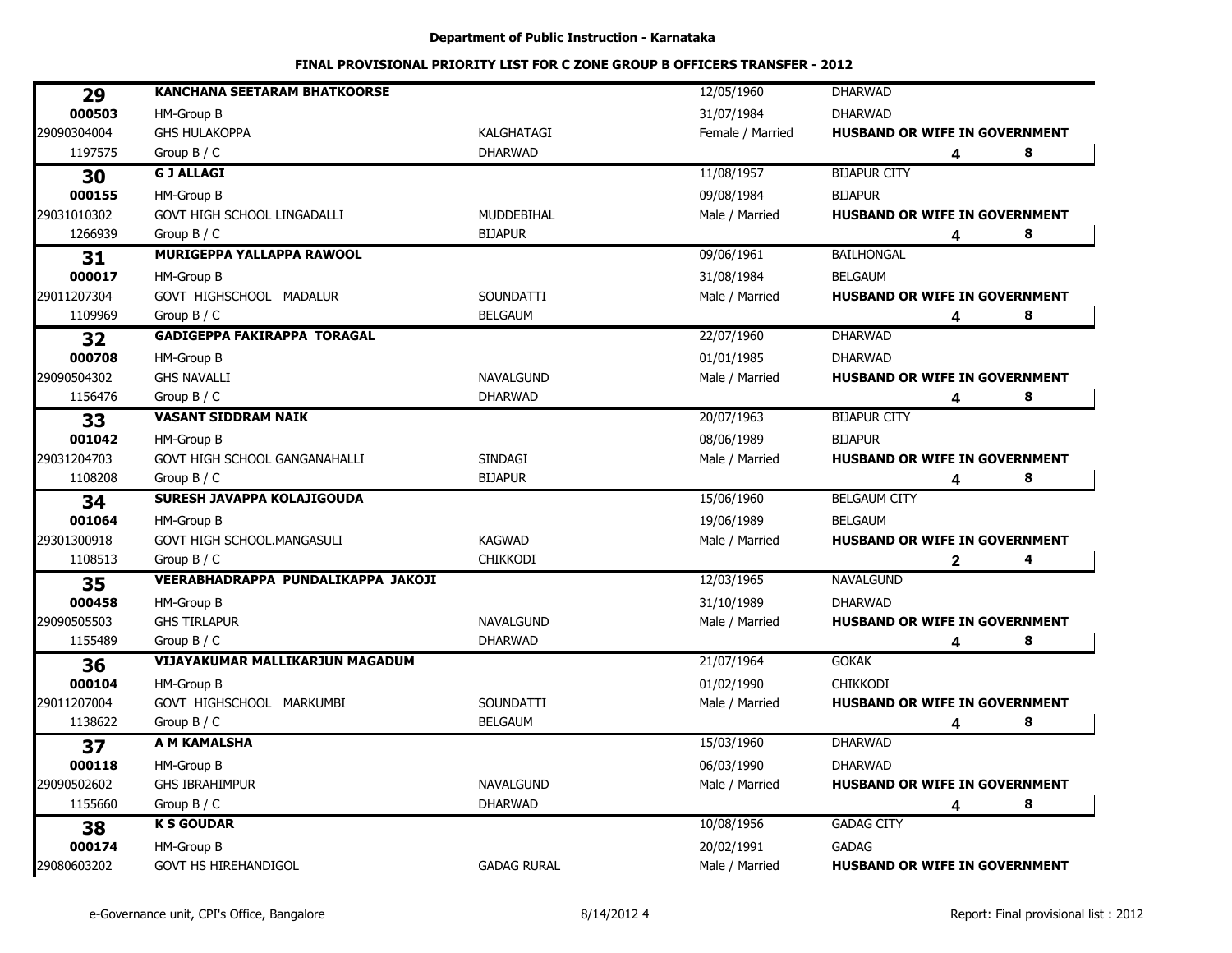| 1043481     | Group $B / C$                         | <b>GADAG</b>    |                    | 4                                    | 8    |
|-------------|---------------------------------------|-----------------|--------------------|--------------------------------------|------|
| 39          | SHRIKANT DYAVAPPA CHALAWADI           |                 | 01/06/1962         | <b>BIJAPUR RURAL</b>                 |      |
| 000516      | HM-Group B                            |                 | 27/07/1994         | <b>BIJAPUR</b>                       |      |
| 29301002040 | <b>GHS HARUGERI</b>                   | <b>RAIBAG</b>   | Male / Married     | HUSBAND OR WIFE IN GOVERNMENT        |      |
| 1418759     | Group $B / C$                         | <b>CHIKKODI</b> |                    | 4                                    | 8    |
| 40          | <b>KRISHNA GOVINDAPPA YALIWAL</b>     |                 | 06/01/1955         | <b>HIREKERUR</b>                     |      |
| 000664      | HM-Group B                            |                 | 18/08/1994         | <b>HAVERI</b>                        |      |
| 29340417804 | <b>G.H.S KAWALWAD</b>                 | <b>HALIYAL</b>  | Male / Married     | <b>HUSBAND OR WIFE IN GOVERNMENT</b> |      |
| 446277      | Group $B / C$                         | <b>SIRSI</b>    |                    | 4                                    | 8    |
| 41          | <b>B N MUDALINGANAVAR</b>             |                 | 20/01/1958         | <b>HAVERI</b>                        |      |
| 000111      | HM-Group B                            |                 | 03/01/2008         | <b>HAVERI</b>                        |      |
| 29110505802 | GOVT HIGH SCHOOL HIREHULYAL           | <b>HANAGAL</b>  | Male / Married     | <b>HUSBAND OR WIFE IN GOVERNMENT</b> |      |
| 1236742     | Group $B / C$                         | <b>HAVERI</b>   |                    | 4                                    | 8    |
| 42          | BASAVARAJ HANAMANTAPPA KANAKAPPANAVAR |                 | 08/04/1955         | <b>HAVERI</b>                        |      |
| 000610      | HM-Group B                            |                 | 04/01/2008         | <b>HAVERI</b>                        |      |
| 29111603002 | GOVT HIGH SCH ICCHANGI                | <b>SAVANUR</b>  | Male / Married     | HUSBAND OR WIFE IN GOVERNMENT        |      |
| 1282066     | Group $B / C$                         | <b>HAVERI</b>   |                    | 4                                    | 8    |
| 43          | <b>MUMTAZ NABILAL PINJAR</b>          |                 | 01/06/1960         | $\mathbf{0}$                         |      |
| 000899      | HM-Group B                            |                 | 30/04/1999         | 0                                    |      |
| 29300507010 | <b>GOVT UHS Karoshi</b>               | <b>CHIKODI</b>  | Female / Unmarried | <b>OTHER CASES WOMEN</b>             |      |
| 1573571     | Group $B / C$                         | <b>CHIKKODI</b> |                    | 13                                   | 26   |
| 44          | <b>SAROJA S N</b>                     |                 | 10/01/1957         | $\overline{0}$                       |      |
| 001210      | HM-Group B                            |                 | 27/09/1982         | 0                                    |      |
| 29090110002 | <b>GHS SHIVALLI</b>                   | <b>DHARWAD</b>  | Female / Married   | <b>OTHER CASES WOMEN</b>             |      |
| 698345      | Group $B / C$                         | <b>DHARWAD</b>  |                    | 16                                   | 20.5 |
| 45          | <b>MALANBI ABDULRAZAK MULLA</b>       |                 | 01/06/1956         | $\mathbf 0$                          |      |
| 000483      | HM-Group B                            |                 | 30/12/1989         | 0                                    |      |
| 29031206605 | GOVT URDU H.S HUNASHYAL               | <b>SINDAGI</b>  | Female / Married   | <b>OTHER CASES WOMEN</b>             |      |
| 1165644     | Group $B / C$                         | <b>BIJAPUR</b>  |                    | 4                                    | 8    |
| 46          | <b>KALPANA BHUPAL LOKHANDE</b>        |                 | 04/05/1970         | $\overline{0}$                       |      |
| 875         | HM-Group B                            |                 | 01/08/1994         | 0                                    |      |
| 29300510304 | GOVT HIGH SCHOOL NANADI               | <b>CHIKODI</b>  | Female / Unmarried | <b>OTHER CASES WOMEN</b>             |      |
| 1378746     | Group $B / C$                         | <b>CHIKKODI</b> |                    | 4                                    | 8    |
| 47          | <b>VITHAL YALLAPPA DEVANAGANVI</b>    |                 | 18/06/1963         | $\mathbf 0$                          |      |
| 000156      | HM-Group B                            |                 | 01/06/1985         | 0                                    |      |
| 29031009404 | GOVT HIGH SCHOOL KOLUR                | MUDDEBIHAL      | Male / Married     | <b>OTHER CASES MEN</b>               |      |
| 791213      | Group $B / C$                         | <b>BIJAPUR</b>  |                    | 13                                   | 26   |
| 48          | <b>SY SANDIMANI</b>                   |                 | 01/06/1956         | $\mathbf 0$                          |      |
| 000143      | HM-Group B                            |                 | 31/01/1984         | $\pmb{0}$                            |      |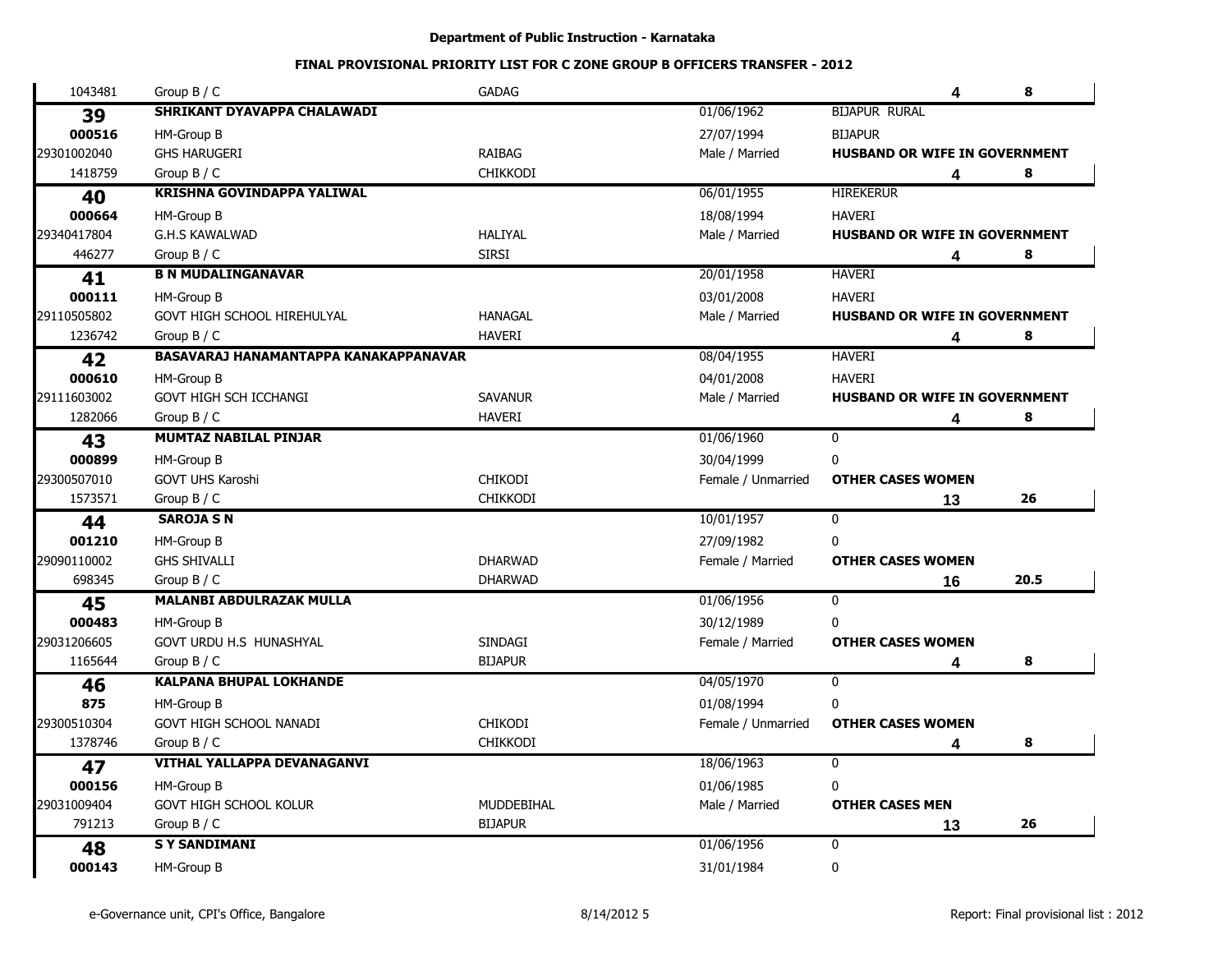| 29031305102 | GOVT HIGH SCHOOL TADDEWADI         | <b>CHADACHAN</b>     | Male / Married | <b>OTHER CASES MEN</b> |      |
|-------------|------------------------------------|----------------------|----------------|------------------------|------|
| 1201611     | Group $B / C$                      | <b>BIJAPUR</b>       |                | 10                     | 20   |
| 49          | <b>BALAPPA MALLAPPA TOLE</b>       |                      | 01/05/1956     | $\mathbf{0}$           |      |
| 000818      | HM-Group B                         |                      | 30/07/1984     | $\mathbf 0$            |      |
| 29030504906 | GOVT. HIGH SCHOOL JAINAPUR         | <b>BIJAPUR RURAL</b> | Male / Married | <b>OTHER CASES MEN</b> |      |
| 1110444     | Group $B / C$                      | <b>BIJAPUR</b>       |                | 10                     | 20   |
| 50          | SHASHIKANT LAXMAN INGALESHWAR      |                      | 01/06/1959     | 0                      |      |
| 000169      | HM-Group B                         |                      | 04/08/1984     | 0                      |      |
| 29030501016 | <b>GOVT HIGH SCHOOL BABANAGAR</b>  | <b>BIJAPUR RURAL</b> | Male / Married | <b>OTHER CASES MEN</b> |      |
| 1110908     | Group B / B                        | <b>BIJAPUR</b>       |                | 10                     | 20   |
| 51          | <b>LACHCHU VAJJU LAMANI</b>        |                      | 01/06/1957     | $\mathbf 0$            |      |
| 000400      | HM-Group B                         |                      | 17/08/1984     | $\mathbf{0}$           |      |
| 29031209006 | <b>GOVT HIGH SCHOOL KORAHALLI</b>  | <b>SINDAGI</b>       | Male / Married | <b>OTHER CASES MEN</b> |      |
| 1021928     | Group $B / C$                      | <b>BIJAPUR</b>       |                | 10                     | 20   |
| 52          | <b>J H TAMMANNAVAR</b>             |                      | 12/05/1959     | $\mathbf{0}$           |      |
| 000522      | Lecturer-DIET                      |                      | 20/07/1985     | $\mathbf{0}$           |      |
| 34290100005 | <b>DIET BELGAUM</b>                |                      | Male / Married | <b>OTHER CASES MEN</b> |      |
| 1110526     | Group $B / B$                      | <b>BELGAUM</b>       |                | 10                     | 20   |
| 53          | <b>MANOHAR MAHARUDRAPPA BANNUR</b> |                      | 01/06/1959     | 0                      |      |
| 000963      | HM-Group B                         |                      | 19/12/1989     | $\mathbf{0}$           |      |
| 29030509411 | GOVT HIGH SCHOOL SIDDAPUR K        | <b>BIJAPUR RURAL</b> | Male / Married | <b>OTHER CASES MEN</b> |      |
| 1175869     | Group $B / C$                      | <b>BIJAPUR</b>       |                | 10                     | 20   |
| 54          | <b>BABURAY YALLAPPA HANJAGI</b>    |                      | 01/06/1962     | $\overline{0}$         |      |
| 000784      | HM-Group B                         |                      | 08/01/1990     | $\mathbf{0}$           |      |
| 29031303406 | GOVT HIGH SCHOOL SAVALASANG        | <b>CHADACHAN</b>     | Male / Married | <b>OTHER CASES MEN</b> |      |
| 1116968     | Group $B / C$                      | <b>BIJAPUR</b>       |                | 10                     | 18.5 |
| 55          | DILEEP SADASHIVARAO INGALE         |                      | 25/10/1960     | 0                      |      |
| 000115      | HM-Group B                         |                      | 08/09/1986     | 0                      |      |
| 29031207109 | GOVT URDU HS JALAWAD               | SINDAGI              | Male / Married | <b>OTHER CASES MEN</b> |      |
| 1020245     | Group $B / C$                      | <b>BIJAPUR</b>       |                | 9                      | 18   |
| 56          | <b>AIHOLI PAKKIEERAPPA</b>         |                      | 01/06/1955     | $\overline{0}$         |      |
| 000279      | HM-Group B                         |                      | 30/10/1986     | 0                      |      |
| 29111605803 | <b>GOVT HIGH SCH SHIRABADAGI</b>   | <b>SAVANUR</b>       | Male / Married | <b>OTHER CASES MEN</b> |      |
| 1071209     | Group $B / C$                      | <b>HAVERI</b>        |                | 9                      | 18   |
| 57          | <b>D V KAMBLE</b>                  |                      | 01/07/1962     | $\mathbf 0$            |      |
| 000945      | HM-Group B                         |                      | 31/10/1986     | $\mathbf 0$            |      |
| 29301405011 | G.H.S. PAMALADINNI                 | <b>MUDALGI</b>       | Male / Married | <b>OTHER CASES MEN</b> |      |
| 1110528     | Group $B / C$                      | <b>CHIKKODI</b>      |                | 9                      | 18   |
| 58          | A M RAYABAG                        |                      | 10/09/1955     | $\overline{0}$         |      |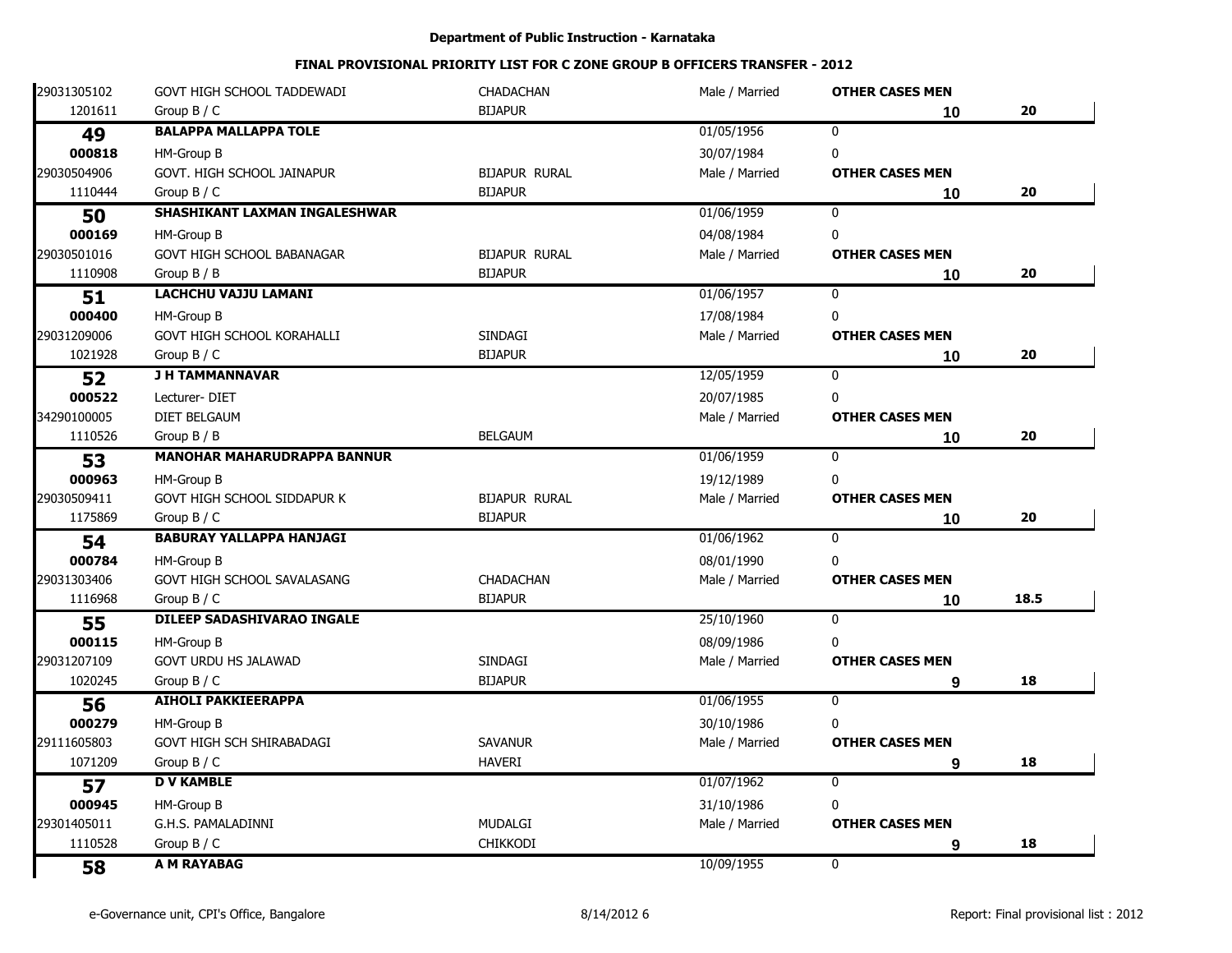| 000556      | HM-Group B                           |                    | 24/01/1984     | 0                      |    |
|-------------|--------------------------------------|--------------------|----------------|------------------------|----|
| 29300701504 | GOVT.H.S.BELAVI                      | <b>HUKKERI</b>     | Male / Married | <b>OTHER CASES MEN</b> |    |
| 1109918     | Group $B / C$                        | <b>CHIKKODI</b>    |                | 8                      | 16 |
| 59          | SHIVALINGAPPA SHARANAPPA CHINCHOLI   |                    | 01/06/1953     | $\mathbf{0}$           |    |
| 000261      | HM-Group B                           |                    | 16/02/1979     | 0                      |    |
| 29031300919 | GOVT URDU HIGH SCHOOL CHADACHAN      | <b>CHADACHAN</b>   | Male / Married | <b>OTHER CASES MEN</b> |    |
| 628170      | Group $B / C$                        | <b>BIJAPUR</b>     |                | 6                      | 12 |
| 60          | <b>MANSOORSAB BABUSAB WATHAR</b>     |                    | 01/06/1958     | $\mathbf 0$            |    |
| 000145      | HM-Group B                           |                    | 26/01/1984     | 0                      |    |
| 29031201104 | <b>GOVT HIGH SCHOOL ASKI</b>         | <b>SINDAGI</b>     | Male / Married | <b>OTHER CASES MEN</b> |    |
| 1022329     | Group $B / C$                        | <b>BIJAPUR</b>     |                |                        | 8  |
| 61          | SHIVALINGAPPA NINGAPPA MADIWALAR     |                    | 24/08/1955     | $\mathbf 0$            |    |
| 000333      | HM-Group B                           |                    | 30/01/1984     | 0                      |    |
| 29080601003 | <b>GOVT HS BELAHOD</b>               | <b>GADAG RURAL</b> | Male / Married | <b>OTHER CASES MEN</b> |    |
| 1042841     | Group $B / C$                        | <b>GADAG</b>       |                |                        | 8  |
| 62          | <b>CHANDRAHAS MAHARUDRAPPA PAGAD</b> |                    | 30/08/1960     | $\mathbf 0$            |    |
| 000066      | HM-Group B                           |                    | 30/01/1984     | 0                      |    |
| 29010207110 | GOVT HIGHSCHOOL KATRIDADDI KULAVALLI | BAILHONGAL         | Male / Married | <b>OTHER CASES MEN</b> |    |
| 1111885     | Group $B / C$                        | <b>BELGAUM</b>     |                |                        | 8  |
| 63          | ARJUN BASAPPA BIRADAR PATIL          |                    | 01/06/1960     | $\mathbf 0$            |    |
| 000149      | HM-Group B                           |                    | 01/02/1984     | 0                      |    |
| 29021102309 | <b>GHS DAVALESHWAR</b>               | <b>MUDHOL</b>      | Male / Married | <b>OTHER CASES MEN</b> |    |
| 1020254     | Group $B / C$                        | <b>BAGALKOT</b>    |                |                        | 8  |
| 64          | <b>SHARANAPPA S TALAWAR</b>          |                    | 01/06/1957     | $\mathbf 0$            |    |
| 000633      | HM-Group B                           |                    | 23/02/1984     | 0                      |    |
| 29031211306 | <b>GOVT HIGH SCHOOL OTIHAL</b>       | SINDAGI            | Male / Married | <b>OTHER CASES MEN</b> |    |
| 1141449     | Group $B / C$                        | <b>BIJAPUR</b>     |                | 4                      | 8  |
| 65          | NINGAPPA GOLLALAPPA YADRAMI          |                    | 01/06/1961     | $\mathbf 0$            |    |
| 000548      | HM-Group B                           |                    | 13/08/1984     | 0                      |    |
| 29030811632 | <b>GOVT HIGH SCHOOL TAMBA</b>        | INDI               | Male / Married | <b>OTHER CASES MEN</b> |    |
| 1142189     | Group $B / C$                        | <b>BIJAPUR</b>     |                | 4                      | 8  |
| 66          | PRABHAKAR SAIRU CHIKKANMANE          |                    | 01/03/1966     | $\mathbf 0$            |    |
| 000944      | HM-Group B                           |                    | 27/12/1990     | 0                      |    |
| 29340707009 | <b>GH S KIRWATTI</b>                 | <b>YELLAPUR</b>    | Male / Married | <b>OTHER CASES MEN</b> |    |
| 1197880     | Group $B / C$                        | <b>SIRSI</b>       |                |                        | 8  |
| 67          | <b>NAGAPPA BENAGERI</b>              |                    | 01/05/1961     | $\mathbf{0}$           |    |
| 001018      | HM-Group B                           |                    | 27/07/1994     | 0                      |    |
| 29340322202 | <b>GOVT HIGHSCHOOL BHASHI</b>        | <b>SIRSI</b>       | Male / Married | <b>OTHER CASES MEN</b> |    |
| 1371587     | Group $B / C$                        | <b>SIRSI</b>       |                | Δ                      | 8  |